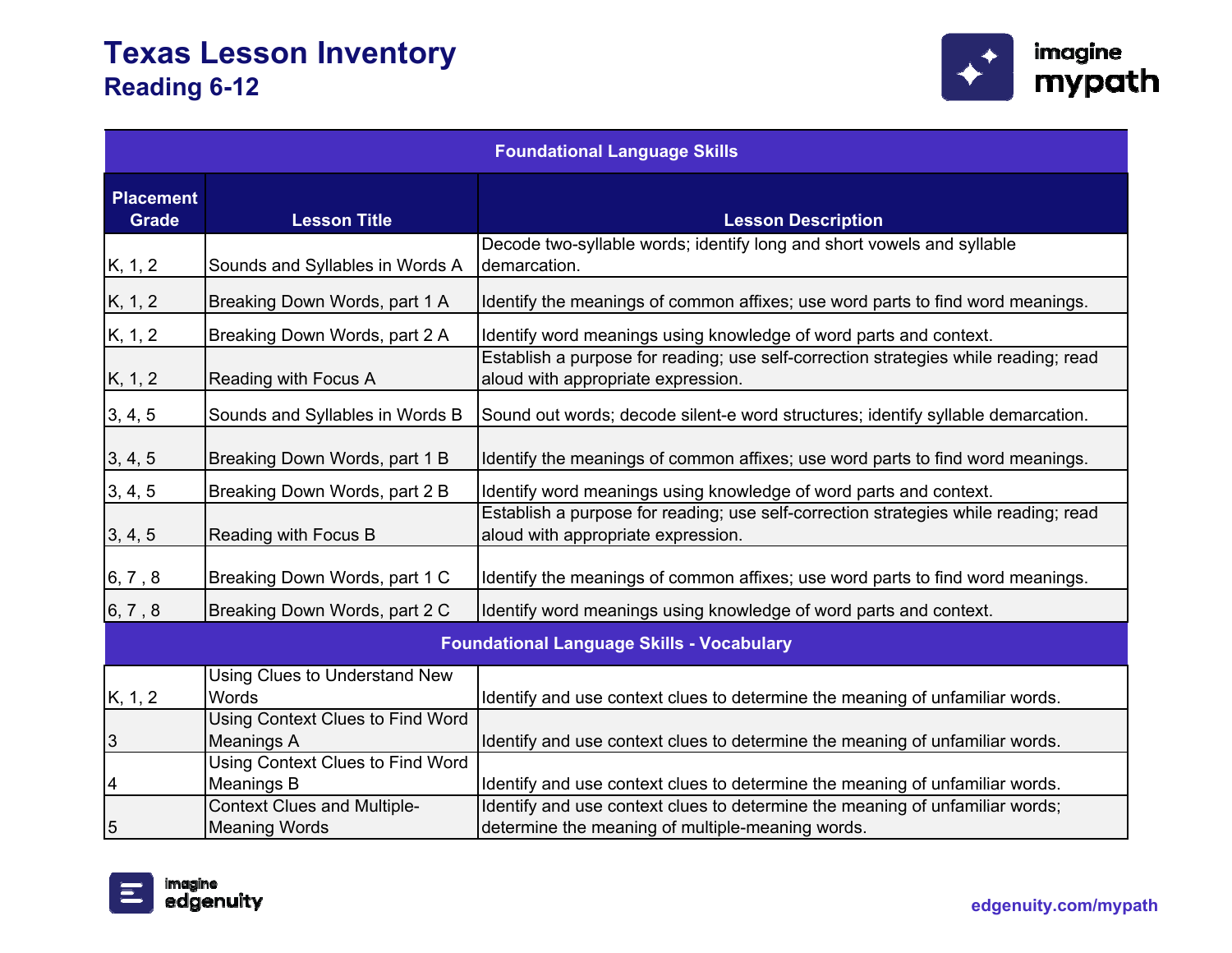

| <b>Placement</b><br><b>Grade</b> | <b>Lesson Title</b>                      | <b>Lesson Description</b>                                                            |
|----------------------------------|------------------------------------------|--------------------------------------------------------------------------------------|
|                                  | <b>Word Parts and Reference</b>          | Use affixes and roots to determine the meaning of unfamiliar words; use reference    |
| 5                                | <b>Materials</b>                         | materials to locate information about a word.                                        |
|                                  |                                          | Use reference materials, such as a dictionary and a thesaurus, to clarify word       |
| 6                                | <b>Using Reference Materials</b>         | meaning; choose the best resource for a specific task.                               |
|                                  |                                          | Identify and use context clues to determine or clarify the meaning of unfamiliar     |
|                                  | <b>Exploring Word Relationships and</b>  | words; identify and interpret figurative language; understand how knowledge of       |
| 6                                | Figurative Language                      | figurative language improves comprehension and writing.                              |
|                                  | <b>Understanding Greek and Latin</b>     | Recognize Greek and Latin roots and affixes, and use them to determine the           |
| 6                                | <b>Affixes and Roots</b>                 | meaning of words; explain how roots and affixes affect word meaning.                 |
|                                  | Word Relationships: Using                | Identify and use context clues to determine the meaning of unfamiliar words;         |
| 7                                | Context                                  | recognize the difference between connotation and denotation.                         |
|                                  |                                          | Use Greek and Latin affixes and roots to define words, including common academic     |
| 7                                | <b>Word Meanings</b>                     | words; use a dictionary to determine word meanings.                                  |
|                                  |                                          | Identify and use context clues to determine the meaning of unfamiliar words; use     |
|                                  |                                          | Greek and Latin roots to define academic words; explore how affixes change word      |
| 8                                | Context Clues, Roots, and Affixes        | meanings.                                                                            |
|                                  |                                          | Use resources, including a thesaurus, to find information about a word, make         |
| 8                                | <b>Reference Resources</b>               | effective word choices, and improve the accuracy of word use.                        |
|                                  |                                          | Use context clues to distinguish between the denotative meanings of multiple-        |
|                                  | <b>Understanding Multiple-Meaning</b>    | meaning words and between denotative and connotative meanings; use reference         |
| 9                                | and Discipline-Specific Words            | materials to clarify discipline-specific words.                                      |
|                                  |                                          | Identify and use context clues to determine the meaning of unfamiliar words;         |
|                                  | Determine Meaning: Words and             | determine connotative meanings; interpret figurative language to determine the       |
| 10                               | <b>Phrases</b>                           | meanings of words and phrases.                                                       |
|                                  | Clarifying Meaning with Reference        | Use reference resources to differentiate among words with similar meanings and to    |
| 10                               | <b>Materials</b>                         | determine the precise word meaning for a given context.                              |
|                                  |                                          | Identify and use context clues to determine the meaning of unfamiliar words;         |
|                                  | <b>Text Details and Context Clues in</b> | analyze the author's use of supporting details, descriptive details, and images in a |
| 11, 12                           | an Informational Text                    | text.                                                                                |

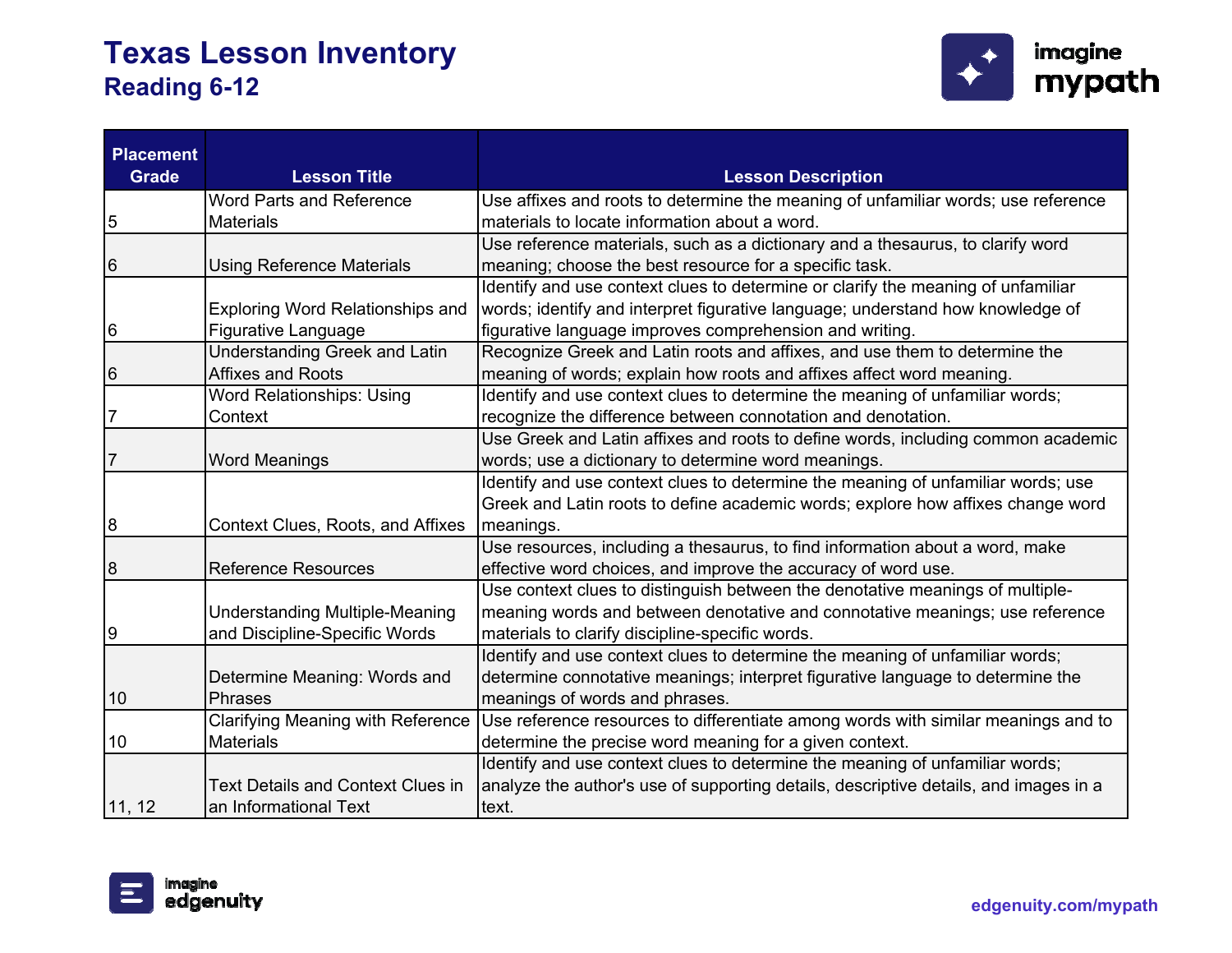

| <b>Placement</b><br><b>Grade</b>         | <b>Lesson Title</b>                                            | <b>Lesson Description</b>                                                                                                                    |
|------------------------------------------|----------------------------------------------------------------|----------------------------------------------------------------------------------------------------------------------------------------------|
| 11, 12                                   | <b>Understanding Multiple-Meaning</b><br>Words                 | Use reference resources and identify context clues to determine the appropriate<br>definition of a multiple-meaning word in a given context. |
| <b>Comprehension and Response Skills</b> |                                                                |                                                                                                                                              |
| K, 1, 2                                  | <b>Finding Details in a Fiction Text</b>                       | Recount and order the key details in an informational text; find the central message<br>of the text.                                         |
| K, 1, 2                                  | Making Inferences about a Fiction<br>Text                      | Make inferences from a literary text, and identify the details that support the<br>inferences.                                               |
| K, 1, 2                                  | Finding Details in an Informational<br><b>Text</b>             | Identify, recount, and order the key details in an informational text; determine the<br>main topic of the text.                              |
| $\frac{K, 1, 2}{3}$                      | Making Inferences about an<br><b>Informational Text</b>        | Make inferences from an informational text, and identify the details that support the<br>inferences.                                         |
|                                          | Summarizing a Fiction Text A                                   | Summarize a story, and trace its plot.                                                                                                       |
| $\overline{3}$                           | Theme in a Fiction Text A                                      | Determine the theme of a story by identifying supporting details; read and reread a<br>story to identify important story elements.           |
| $\overline{3}$                           | Characterization in a Fiction Text                             | Draw inferences about characters in a literary text by identifying supporting details;<br>distinguish direct from indirect characterization. |
| $\overline{3}$                           | Making Inferences about an<br><b>Informational Text A</b>      | Draw inferences from an informational text by identifying supporting details.                                                                |
| 3                                        | Summarizing and Paraphrasing an<br><b>Informational Text A</b> | Summarize an informational text, and paraphrase its most important details.                                                                  |
|                                          | Central Ideas in an Informational                              | Determine the main idea of an informational text by identifying supporting details;                                                          |
| $\overline{3}$                           | Text A                                                         | make text-to-self and text-to-world connections.                                                                                             |
|                                          | Making Inferences about                                        | Draw inferences about characters in a literary text by identifying supporting details;                                                       |
| $\overline{\mathcal{A}}$                 | <b>Characters in a Fiction Text</b>                            | distinguish direct from indirect characterization.                                                                                           |
| $\overline{4}$                           | Summarizing a Fiction Text B                                   | Summarize a story, and trace its plot.                                                                                                       |
| 4                                        | Theme in a Fiction Text B                                      | Determine the theme of a story by identifying supporting details; read and reread a<br>story to identify important story elements.           |
| 4                                        | Setting in a Fiction Text                                      | Identify the setting of a story and supporting details; make text-to-self connections<br>to visualize a story's setting.                     |

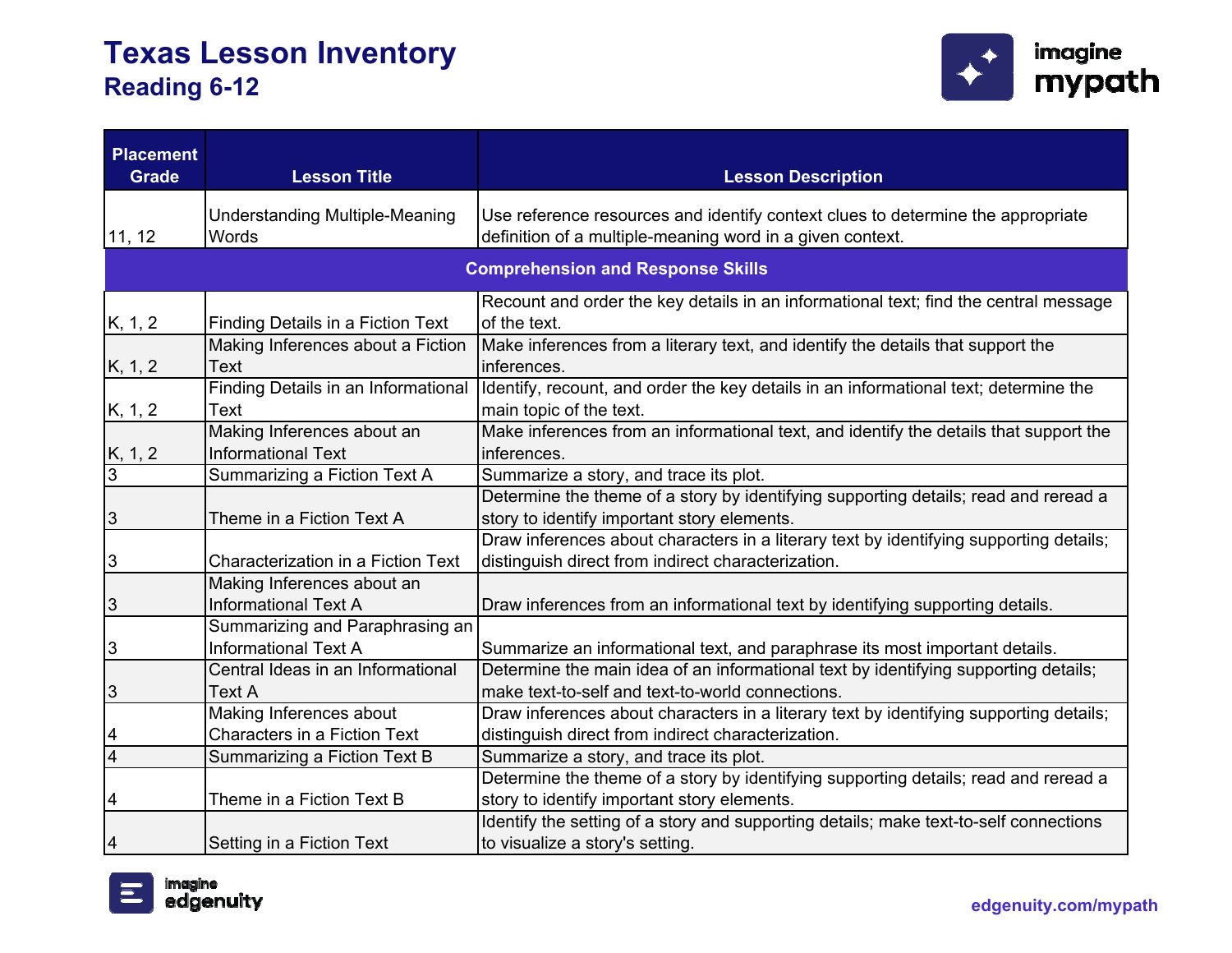

| <b>Placement</b><br><b>Grade</b> | <b>Lesson Title</b>                                                                                                                                                                                                                     | <b>Lesson Description</b>                                                                                                                                                                                                                                                                                                                                                                                                                                                                                                                                                                                                                                                                                                                                                                                                   |
|----------------------------------|-----------------------------------------------------------------------------------------------------------------------------------------------------------------------------------------------------------------------------------------|-----------------------------------------------------------------------------------------------------------------------------------------------------------------------------------------------------------------------------------------------------------------------------------------------------------------------------------------------------------------------------------------------------------------------------------------------------------------------------------------------------------------------------------------------------------------------------------------------------------------------------------------------------------------------------------------------------------------------------------------------------------------------------------------------------------------------------|
|                                  |                                                                                                                                                                                                                                         |                                                                                                                                                                                                                                                                                                                                                                                                                                                                                                                                                                                                                                                                                                                                                                                                                             |
|                                  | Making Inferences about an                                                                                                                                                                                                              |                                                                                                                                                                                                                                                                                                                                                                                                                                                                                                                                                                                                                                                                                                                                                                                                                             |
| 4                                | <b>Informational Text B</b>                                                                                                                                                                                                             | Draw inferences from an informational text by identifying supporting details.                                                                                                                                                                                                                                                                                                                                                                                                                                                                                                                                                                                                                                                                                                                                               |
|                                  | Summarizing and Paraphrasing an                                                                                                                                                                                                         |                                                                                                                                                                                                                                                                                                                                                                                                                                                                                                                                                                                                                                                                                                                                                                                                                             |
| 4                                | <b>Informational Text B</b>                                                                                                                                                                                                             | Summarize and paraphrase an informational text.                                                                                                                                                                                                                                                                                                                                                                                                                                                                                                                                                                                                                                                                                                                                                                             |
|                                  | Central Ideas in an Informational                                                                                                                                                                                                       | Determine the main idea of an informational text by identifying supporting details;                                                                                                                                                                                                                                                                                                                                                                                                                                                                                                                                                                                                                                                                                                                                         |
| 4                                | <b>Text B</b>                                                                                                                                                                                                                           | make text-to-self and text-to-world connections.                                                                                                                                                                                                                                                                                                                                                                                                                                                                                                                                                                                                                                                                                                                                                                            |
|                                  | Making Inferences about                                                                                                                                                                                                                 |                                                                                                                                                                                                                                                                                                                                                                                                                                                                                                                                                                                                                                                                                                                                                                                                                             |
|                                  | Character Relationships in a                                                                                                                                                                                                            | Draw inferences using supporting details in a literary text, and analyze its character                                                                                                                                                                                                                                                                                                                                                                                                                                                                                                                                                                                                                                                                                                                                      |
| 5                                | <b>Literary Text</b>                                                                                                                                                                                                                    | relationships.                                                                                                                                                                                                                                                                                                                                                                                                                                                                                                                                                                                                                                                                                                                                                                                                              |
|                                  | Identifying Plot Elements in a                                                                                                                                                                                                          |                                                                                                                                                                                                                                                                                                                                                                                                                                                                                                                                                                                                                                                                                                                                                                                                                             |
| 5                                | <b>Literary Text</b>                                                                                                                                                                                                                    | Summarize a literary text, and recognize its plot elements.                                                                                                                                                                                                                                                                                                                                                                                                                                                                                                                                                                                                                                                                                                                                                                 |
|                                  |                                                                                                                                                                                                                                         |                                                                                                                                                                                                                                                                                                                                                                                                                                                                                                                                                                                                                                                                                                                                                                                                                             |
| 5                                |                                                                                                                                                                                                                                         | Inferring Themes in a Literary Text   Infer multiple themes in a literary text, and identify the details that support a theme.                                                                                                                                                                                                                                                                                                                                                                                                                                                                                                                                                                                                                                                                                              |
|                                  |                                                                                                                                                                                                                                         | Identify common themes and topics across two stories in the same genre; compare                                                                                                                                                                                                                                                                                                                                                                                                                                                                                                                                                                                                                                                                                                                                             |
|                                  | Theme and Topic in Literary Texts                                                                                                                                                                                                       | and contrast how these stories approach a similar theme or topic.                                                                                                                                                                                                                                                                                                                                                                                                                                                                                                                                                                                                                                                                                                                                                           |
|                                  | Making Inferences about                                                                                                                                                                                                                 |                                                                                                                                                                                                                                                                                                                                                                                                                                                                                                                                                                                                                                                                                                                                                                                                                             |
|                                  |                                                                                                                                                                                                                                         |                                                                                                                                                                                                                                                                                                                                                                                                                                                                                                                                                                                                                                                                                                                                                                                                                             |
|                                  | Text                                                                                                                                                                                                                                    |                                                                                                                                                                                                                                                                                                                                                                                                                                                                                                                                                                                                                                                                                                                                                                                                                             |
|                                  | Main Ideas in an Informational                                                                                                                                                                                                          |                                                                                                                                                                                                                                                                                                                                                                                                                                                                                                                                                                                                                                                                                                                                                                                                                             |
|                                  |                                                                                                                                                                                                                                         |                                                                                                                                                                                                                                                                                                                                                                                                                                                                                                                                                                                                                                                                                                                                                                                                                             |
|                                  |                                                                                                                                                                                                                                         |                                                                                                                                                                                                                                                                                                                                                                                                                                                                                                                                                                                                                                                                                                                                                                                                                             |
|                                  |                                                                                                                                                                                                                                         |                                                                                                                                                                                                                                                                                                                                                                                                                                                                                                                                                                                                                                                                                                                                                                                                                             |
|                                  |                                                                                                                                                                                                                                         |                                                                                                                                                                                                                                                                                                                                                                                                                                                                                                                                                                                                                                                                                                                                                                                                                             |
|                                  |                                                                                                                                                                                                                                         |                                                                                                                                                                                                                                                                                                                                                                                                                                                                                                                                                                                                                                                                                                                                                                                                                             |
|                                  |                                                                                                                                                                                                                                         |                                                                                                                                                                                                                                                                                                                                                                                                                                                                                                                                                                                                                                                                                                                                                                                                                             |
|                                  |                                                                                                                                                                                                                                         |                                                                                                                                                                                                                                                                                                                                                                                                                                                                                                                                                                                                                                                                                                                                                                                                                             |
|                                  |                                                                                                                                                                                                                                         |                                                                                                                                                                                                                                                                                                                                                                                                                                                                                                                                                                                                                                                                                                                                                                                                                             |
|                                  |                                                                                                                                                                                                                                         |                                                                                                                                                                                                                                                                                                                                                                                                                                                                                                                                                                                                                                                                                                                                                                                                                             |
|                                  |                                                                                                                                                                                                                                         |                                                                                                                                                                                                                                                                                                                                                                                                                                                                                                                                                                                                                                                                                                                                                                                                                             |
| 5<br>5<br>5<br>5<br>6<br>6<br>6  | Relationships in an Informational<br>Text<br>Combining Information from Two<br>Texts<br>Making Inferences about a Poem<br>Summarizing and Finding the<br>Theme in a Literary Text<br>Inferring Theme in an<br><b>Informational Text</b> | Make inferences about relationships in an informational text by identifying<br>supporting details.<br>Determine the main idea of an informational text by identifying the supporting<br>details; summarize an informational text.<br>Compare and contrast ideas across two informational texts on the same topic;<br>synthesize information from two informational texts to form a new understanding of<br>a topic.<br>Draw inferences from a literary text, and identify supporting details; determine the<br>theme and identify figurative language in a poem.<br>Summarize and determine the theme of a literary text; identify details supporting<br>the theme.<br>Draw inferences from an informational text, and identify supporting details; analyze<br>influences that shape an author; determine an essay's theme. |

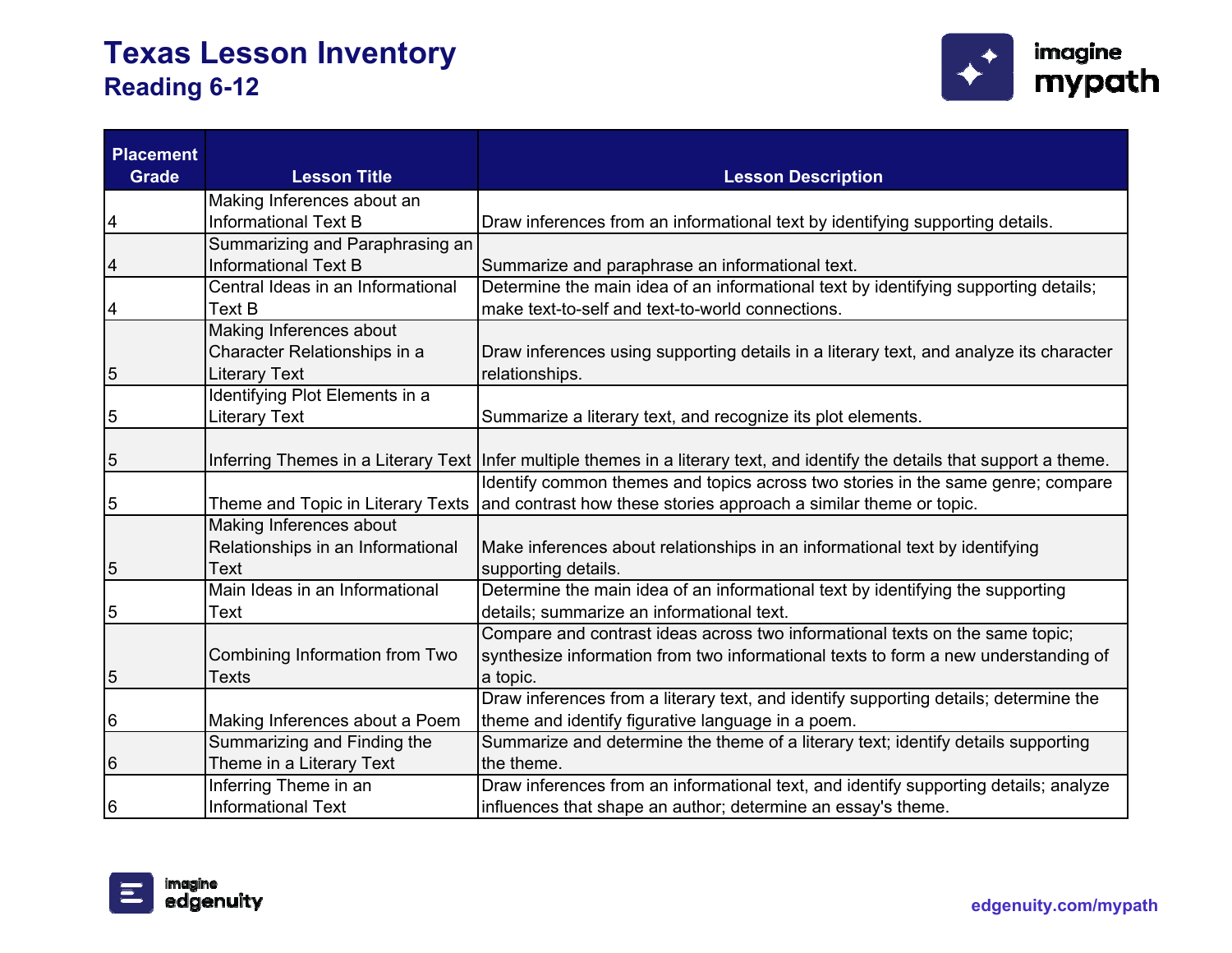

| <b>Placement</b><br><b>Grade</b> | <b>Lesson Title</b>                     | <b>Lesson Description</b>                                                             |
|----------------------------------|-----------------------------------------|---------------------------------------------------------------------------------------|
|                                  |                                         | Identify and use supporting details to determine key ideas in an informational text;  |
|                                  | Important Ideas and Details in an       | understand the purpose and organization of a biography, and form an opinion           |
| 6                                | <b>Informational Text</b>               | regarding a person based on a biography.                                              |
|                                  | Summarizing and Drawing                 |                                                                                       |
|                                  | Conclusions in an Informational         | Summarize an informational text; interpet a timeline; draw conclusions based on a     |
| 6                                | Text                                    | scientific text.                                                                      |
|                                  | <b>Comparing and Synthesizing</b>       | Compare two informational texts about the same events, and synthesize the             |
| 6                                | <b>Informational Texts</b>              | information; understand how texts show problems and solutions.                        |
|                                  | Synthesizing Information to Create      | Synthesize information to create new ideas; apply prior knowledge and make text       |
| 6                                | New Ideas                               | connections to improve comprehension of a topic.                                      |
|                                  |                                         | Make inferences from a literary text, and determine its theme; identify details       |
| 7                                | Inferring Theme in a Literary Text      | supporting inferences.                                                                |
|                                  |                                         | Determine the key ideas in a literary text by identifying supporting details; examine |
|                                  |                                         | how an author creates characters, evaluate characters through their dialogue and      |
| 7                                | Key Ideas in a Literary Text            | action, and interpret changes in their relationships.                                 |
|                                  | <b>Summarizing and Analyzing</b>        |                                                                                       |
| $\overline{7}$                   | Characters in a Dramatic Text           | Summarize a dramatic text; identify its elements, and analyze the characters.         |
|                                  |                                         |                                                                                       |
|                                  | Making and Supporting Inferences        |                                                                                       |
| 7                                | about an Informational Text             | Make inferences from an informational text, and identify supporting details.          |
|                                  | Summarizing and Finding the             |                                                                                       |
|                                  | Central Idea of an Informational        | Summarize an informational text; determine its central idea, and identify supporting  |
| 7                                | Text                                    | details; determine the author's purpose.                                              |
|                                  |                                         | Combine sources to understand a topic, and support understanding by using a web       |
|                                  | <b>Combining Sources to Understand</b>  | resource; visualize a historical person by using primary and secondary sources;       |
| 7                                | a Topic                                 | recognize humor in a text.                                                            |
|                                  |                                         | Determine and compare the central ideas in fiction and nonfiction; determine the      |
| $\overline{7}$                   | <b>Comparing Fiction and Nonfiction</b> | theme and identify supporting details in a literary text.                             |
|                                  | <b>Comparing Myths and Making</b>       | Draw inferences from a literary text, and identify supporting details; compare and    |
| 8                                | Inferences about Cultures               | contrast myths from different cultures to identify the values shown.                  |

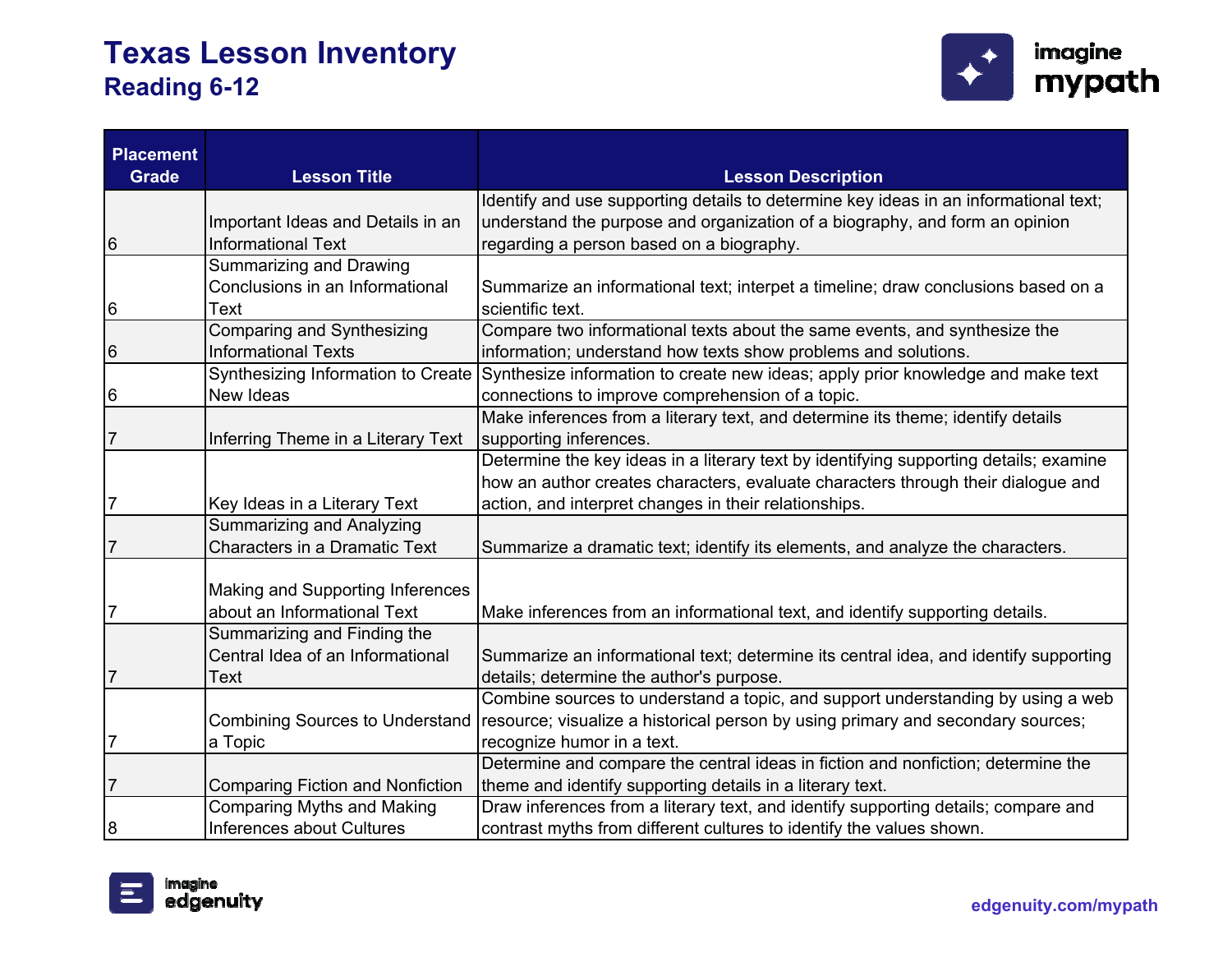

| <b>Placement</b><br><b>Grade</b> | <b>Lesson Title</b>                 | <b>Lesson Description</b>                                                                |
|----------------------------------|-------------------------------------|------------------------------------------------------------------------------------------|
|                                  | <b>Summarizing and Analyzing</b>    |                                                                                          |
|                                  | Character Relationships in a        | Summarize a literary text, and analyze the relationships between characters and          |
| 8                                | <b>Literary Text</b>                | events.                                                                                  |
|                                  |                                     |                                                                                          |
|                                  | Characterization, Theme, and        | Determine the theme of a literary text, and identify supporting details; use text        |
| 8                                | Irony in a Literary Text            | evidence to make inferences about characters; analyze the use of irony in a story.       |
|                                  | Making Inferences and               | Draw inferences from an informational text, and determine the author's viewpoint;        |
|                                  | Determining Viewpoint in an         | identify details supporting the inferences; notice different characters' attitudes in an |
| 8                                | <b>Informational Text</b>           | autobiography.                                                                           |
|                                  | Summarizing and Paraphrasing an     |                                                                                          |
| 8                                | <b>Informational Text</b>           | Summarize and paraphrase an informational text.                                          |
|                                  | Paraphrasing, Summarizing, and      |                                                                                          |
|                                  | Exploring Images in an              | Paraphrase an informational text; differentiate between paraphrasing and                 |
| 8                                | <b>Informational Text</b>           | summarizing; explore how ideas are conveyed through words and images.                    |
|                                  | Text Features and Synthesis in an   | Synthesize information presented textually and visually; describe the purpose of         |
| 8                                | <b>Informational Text</b>           | text features, and use them to interpret important details.                              |
|                                  | <b>Comparing Perspectives in</b>    | Identify where information conflicts in two informational texts on the same topic;       |
| 8                                | <b>Informational Texts</b>          | analyze how the texts disagree on facts and differ in the interpretation of facts.       |
|                                  | Making Inferences and               | Draw inferences and identify details that support inferences in a literary text; use     |
|                                  | Determining Word Meanings in a      | context to understand unfamiliar words; compare the writing styles of different time     |
| 9                                | Literary Text                       | periods.                                                                                 |
|                                  | <b>Summarizing and Analyzing</b>    | Summarize a literary text; identify the features of a myth, and analyze how a            |
| 9                                | Cultural Experience in a Myth       | cultural experience is reflected in a text of this type.                                 |
|                                  | <b>Text Structure and Making</b>    |                                                                                          |
|                                  | Inferences in an Informational      | Draw inferences from an informational text, and identify details that support them;      |
| 9                                | Text                                | analyze text structure.                                                                  |
|                                  | Summarizing Central Ideas and       | Summarize an informational text, and recognize the author's purpose; define and          |
| 9                                | Purpose in an Informational Text    | understand the purpose of using technical language in an informational text.             |
|                                  | Making Inferences about             | Draw inferences about characters and identify details supporting inferences in a         |
| 10                               | <b>Characters in Literary Texts</b> | literary text; analyze plot structure and thematic development.                          |
|                                  |                                     |                                                                                          |

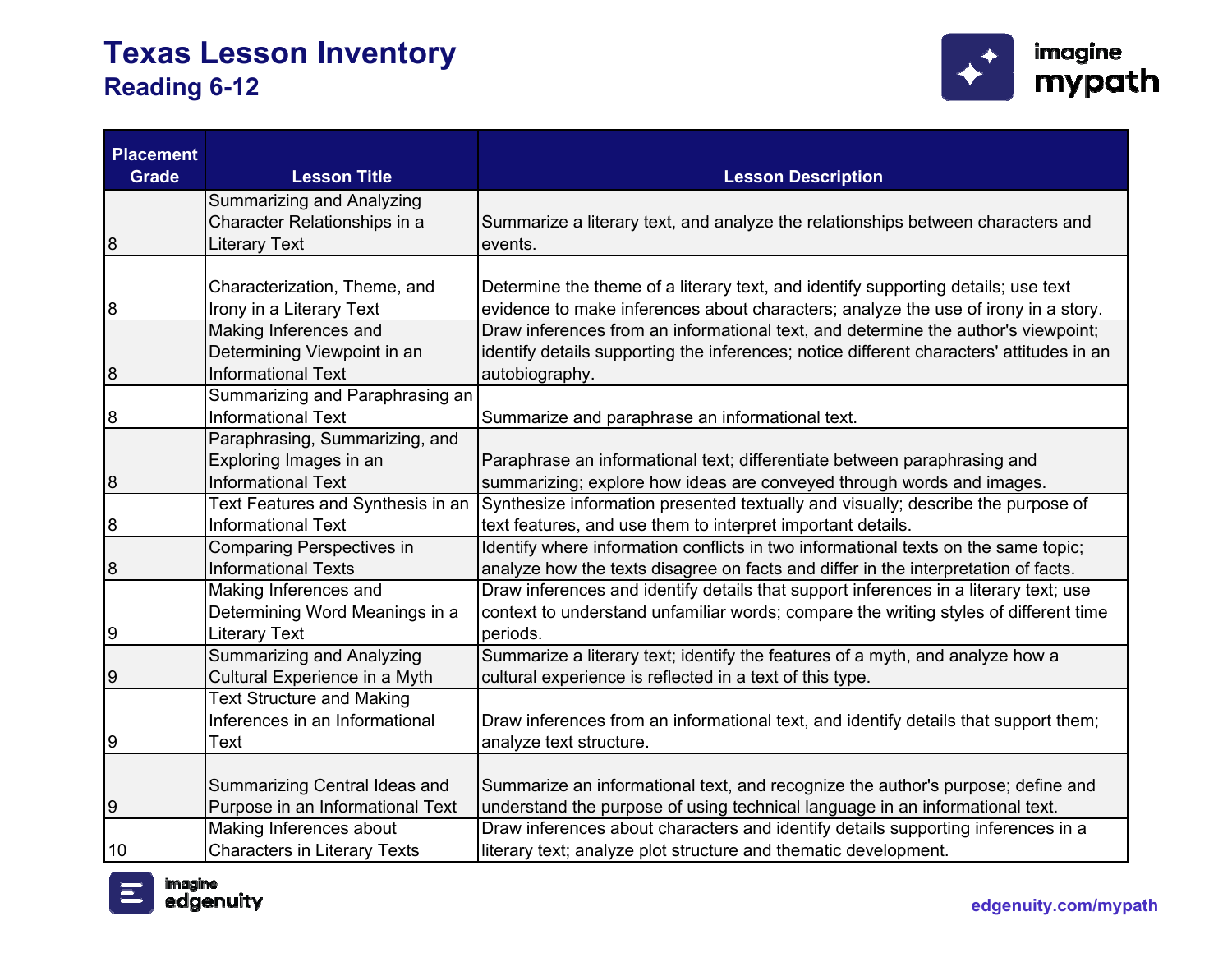

| <b>Placement</b><br><b>Grade</b> | <b>Lesson Title</b>                                                     | <b>Lesson Description</b>                                                                                                                                                           |
|----------------------------------|-------------------------------------------------------------------------|-------------------------------------------------------------------------------------------------------------------------------------------------------------------------------------|
| 10                               | Summarizing and Paraphrasing a<br><b>Literary Text</b>                  | Summarize and paraphrase a literary text; analyze foreshadowing, and summarize<br>conflicts.                                                                                        |
| 10                               | Inferences and Central Ideas in an<br><b>Informational Text</b>         | Draw inferences from an informational text and identify supporting details; analyze<br>the development of a central idea; objectively summarize a nonfiction text.                  |
| 10                               | Summarizing and Recognizing<br>Rhetorical Techniques in a<br>Speech     | Summarize an informational text; analyze its rhetorical techniques and the effect of<br>word choice on an audience.                                                                 |
| 11, 12                           | <b>Inferences and Cultural</b><br>Connections in a Literary Text        | Draw inferences and identify supporting details in a literary text; recognize the<br>characteristics of the Anglo-Saxon period; analyze the development of the English<br>language. |
| 11, 12                           | Paraphrasing and Objectively<br><b>Summarizing a Literary Text</b>      | Summarize and objectively paraphrase a literary text.                                                                                                                               |
| 11, 12                           | Inferences and Central Ideas in an<br>Essay                             | Draw inferences from an informational text, and identify supporting details;<br>summarize the central ideas in an essay, and analyze their development.                             |
| 11, 12                           | Analyzing and Summarizing<br>Central Ideas in an Informational<br>Text  | Determine the central idea of an informational text, and analyze its development;<br>summarize an informational text.                                                               |
|                                  |                                                                         | <b>Multiple Genres - Literary Elements</b>                                                                                                                                          |
| 4                                | Figurative Language in a Fiction<br><b>Text</b>                         | Identify and interpret figurative language in a story by connecting it with prior<br>knowledge.                                                                                     |
| 5                                | Central Ideas and Figurative<br>Language in Poetry                      | Identify figurative language, and analyze its role in a poem; determine the central<br>idea of a poem.                                                                              |
| 6                                | <b>Story Elements in a Literary Text</b>                                | Identify a story's plot elements; analyze the motivations and responses of its<br>characters; analyze how the setting, plot, and characters interact.                               |
| 6                                | Setting in a Literary Text                                              | Describe a story's setting, and explain its influence on plot and character<br>development.                                                                                         |
| 6                                | <b>Figurative Language and Making</b><br>Connections in a Literary Text | Identify and interpet figurative language in a literary text; build background<br>knowledge about a historical landmark; make connections to understand a poem's<br>significance.   |

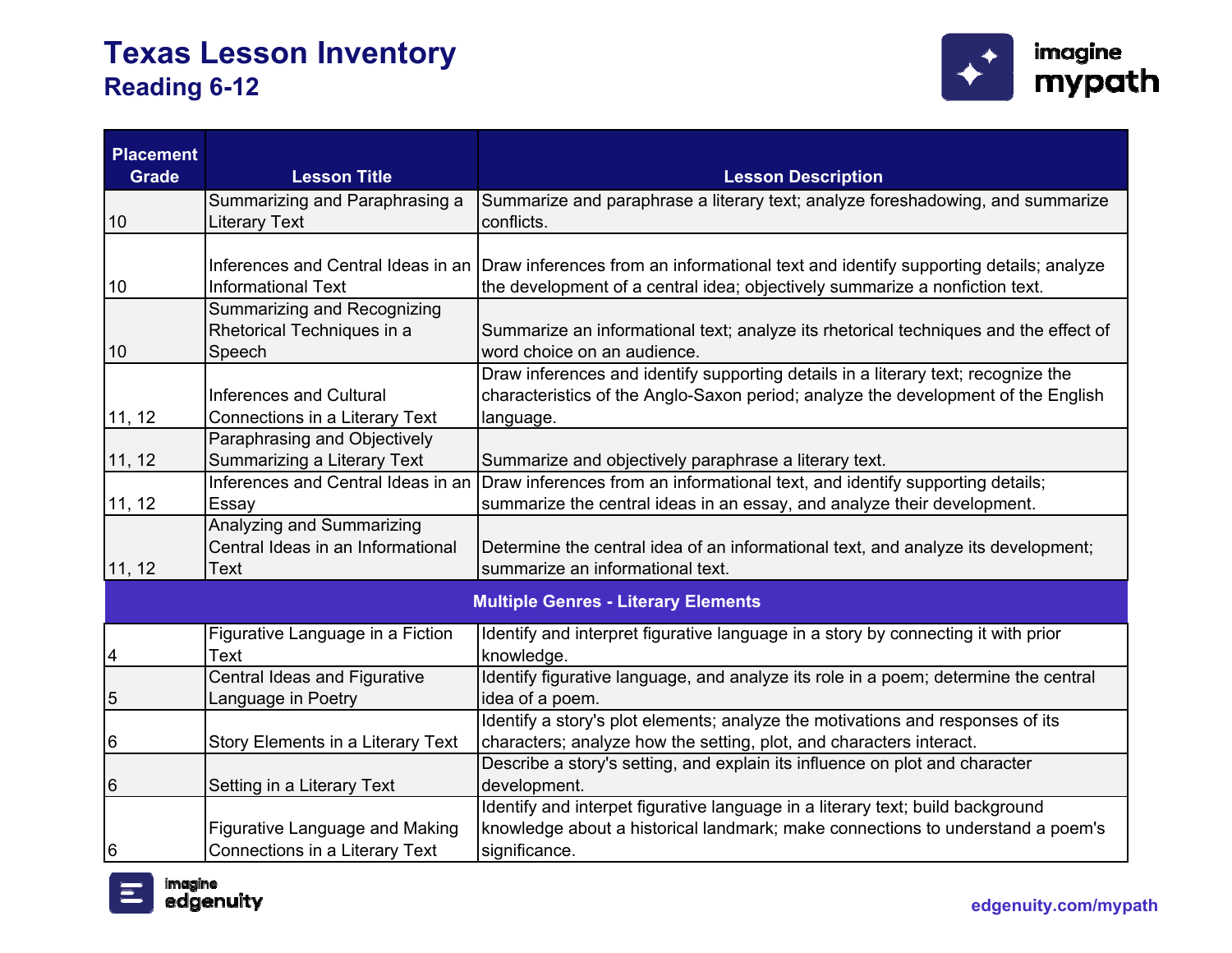

| <b>Placement</b><br><b>Grade</b> | <b>Lesson Title</b>                                              | <b>Lesson Description</b>                                                                                                                                                         |
|----------------------------------|------------------------------------------------------------------|-----------------------------------------------------------------------------------------------------------------------------------------------------------------------------------|
|                                  |                                                                  | Explain how an author conveys the speaker's perspective in a story; describe the                                                                                                  |
|                                  | Perspective and Voice in a                                       | voice of a speaker or character in a story; analyze why an author assigns a specific                                                                                              |
| 6                                | <b>Literary Text</b>                                             | point of view to a narrator.                                                                                                                                                      |
|                                  | Characters and Plot in a Literary                                |                                                                                                                                                                                   |
| 7                                | Text                                                             | Describe characters in a literary text, and analyze their influence on events.                                                                                                    |
|                                  | Analyzing the Role of Setting in a                               | Analyze the role of setting and the contribution of stage directions in a play; identify                                                                                          |
| $\overline{7}$                   | <b>Literary Text</b>                                             | how information is communicated through dialogue.                                                                                                                                 |
|                                  |                                                                  | Identify and interpret metaphors in a literary text; evaluate the effect of repetition;                                                                                           |
| $\overline{7}$                   | Structure and Metaphor in a Poem   examine free verse structure. |                                                                                                                                                                                   |
|                                  | Analyzing Word Choice in a                                       | Analyze the effect of word choice in a poem, and determine its theme; examine the                                                                                                 |
| 7                                | <b>Literary Text</b>                                             | elements of poetry.                                                                                                                                                               |
| 8                                | Allusion and Metaphor in Poetry                                  | Identify and interpret figurative language in a literary text; analyze the use of<br>allusion and metaphor; analyze the role of poetry in cultural and societal changes.          |
|                                  | Theme Development in a Literary                                  |                                                                                                                                                                                   |
| 9                                | Text                                                             | Determine the theme of a literary text, and analyze how it is developed.                                                                                                          |
|                                  | Characterization, Conflict, and                                  | Analyze complex characters and interpret different types of conflict in a story;                                                                                                  |
| 9                                | Resolution in a Literary Text                                    | examine plot structure to interpret an implied resolution.                                                                                                                        |
| 9                                | Foreshadowing, Imagery, and<br>Symbolism in a Literary Text      | Analyze the use of non-linear plot structure in a literary text; identify the literal and<br>symbolic meanings of symbols; identify examples of foreshadowing and its<br>purpose. |
|                                  |                                                                  | Determine themes and analyze their development in a literary text; analyze the                                                                                                    |
| 10                               | Analyzing Word Choice and<br>Theme in a Play                     | impact of word choice on meaning and tone; cite evidence to support a comparative<br>analysis of texts.                                                                           |
|                                  |                                                                  | Determine the theme of a literary text, and identify details supporting the theme;                                                                                                |
|                                  | Theme and Satire in a Literary                                   | explain the use of situational irony as a satirical device, and analyze the                                                                                                       |
| 10                               | Text                                                             | relationship between characters and satire.                                                                                                                                       |
|                                  |                                                                  | Analyze how particular scenes create suspense in a literary text; recognize how                                                                                                   |
|                                  | <b>Suspense and Plot Development</b>                             | characters advance and develop the plot; observe the influence of mythical                                                                                                        |
| 10                               | in a Myth                                                        | literature on contemporary literature.                                                                                                                                            |

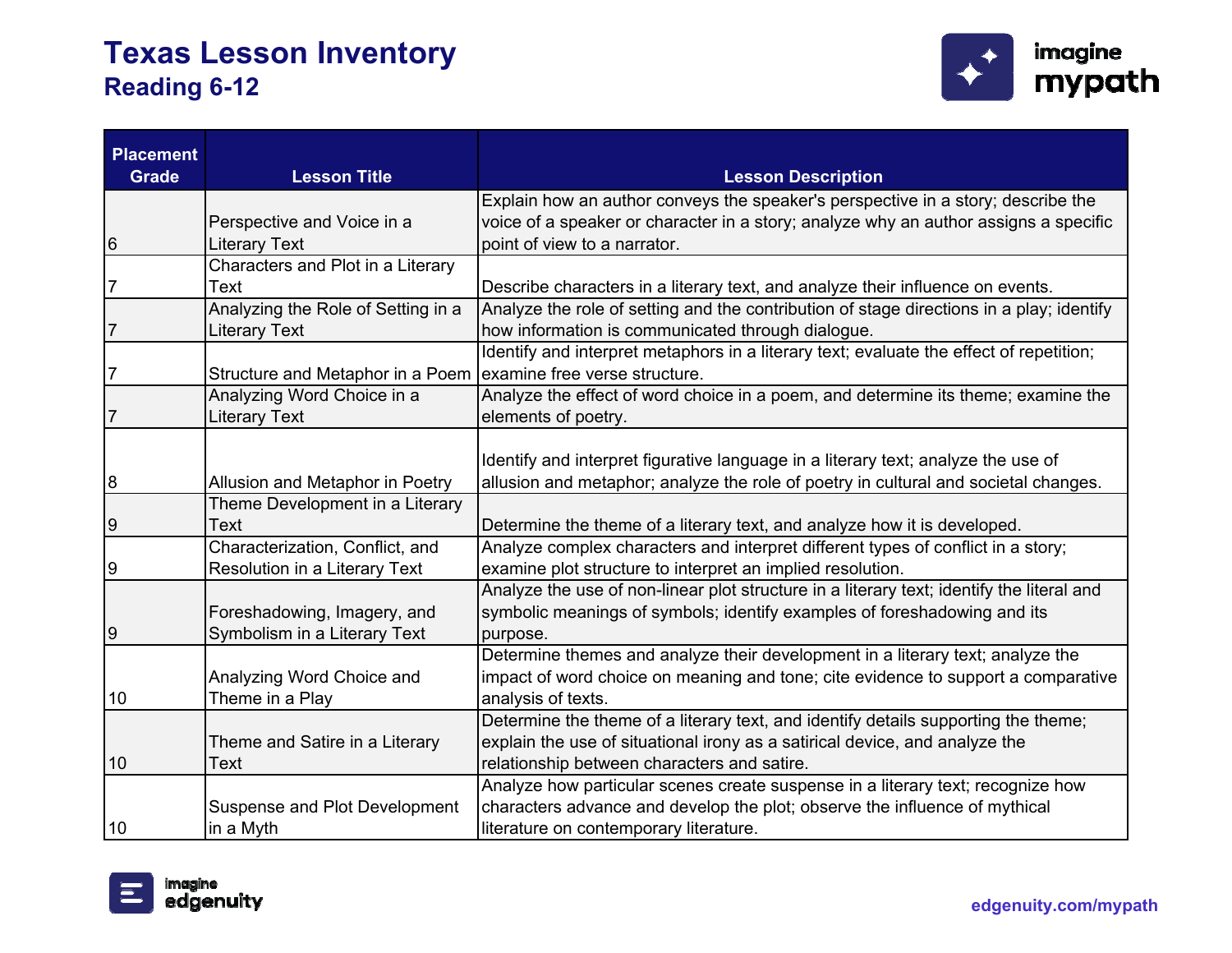

| <b>Placement</b><br><b>Grade</b>             | <b>Lesson Title</b>                   | <b>Lesson Description</b>                                                               |
|----------------------------------------------|---------------------------------------|-----------------------------------------------------------------------------------------|
|                                              |                                       | Identify archetypes and recognize their characteristics in a literary text, and explain |
|                                              | Comparing Archetypes in               | how they reveal universal themes; compare and contrast archetypes and themes            |
| 10                                           | Literature                            | between culturally diverse texts.                                                       |
|                                              | <b>Themes and Philosophical Ideas</b> | Determine the theme and identify supporting details in a literary text; identify        |
| 11, 12                                       | in a Literary Text                    | philosophical concepts in a text.                                                       |
|                                              | <b>Characters and Multiple</b>        | Compare and contrast characters in a literary text; identify ancient Greek beliefs in   |
| 11, 12                                       | Perspectives in a Literary Text       | literature; analyze the effects of multiple perspectives.                               |
|                                              | Understanding Character, Setting,     | Identify the literary elements and plot elements of a story; analyze how literary       |
| 11, 12                                       | and Plot                              | elements shape the plot.                                                                |
| <b>Multiple Genres - Informational Texts</b> |                                       |                                                                                         |
|                                              | Argument in an Informational Text     |                                                                                         |
| 3                                            | A                                     | Recognize the claim and supporting evidence in an argumentative text.                   |
|                                              | <b>Compare-and-Contrast Structure</b> | Recognize compare-and-contrast structure in an informational text; create mental        |
| 4                                            | in an Informational Text              | models to understand this text structure.                                               |
|                                              | Argument in an Informational Text     |                                                                                         |
| 4                                            | B                                     | Recognize the claim and supporting evidence in an argumentative text.                   |
|                                              | <b>Comparing Informational Text</b>   | Determine the structure of an informational text; compare and contrast the              |
| 5                                            | <b>Structures</b>                     | structures of two informational texts.                                                  |
|                                              | Visual Aids in an Informational       | Explain how visual elements contribute to an informational text; interpret visual       |
| 5                                            | Text                                  | information.                                                                            |
|                                              |                                       | Determine the central idea of an informational text, and identify supporting details;   |
|                                              | Central Idea and Visual Details in    | use photographs to understand historical context; analyze details presented both        |
| 6                                            | an Informational Text                 | textually and visually.                                                                 |
|                                              |                                       | Analyze organizational patterns and text features that provide background               |
| 6                                            | How Authors Organize Information      | information in an informational text.                                                   |
|                                              | Tone, Mood, and Purpose in an         | Identify the author's tone, mood, and purpose in an informational text; use context     |
| 6                                            | <b>Informational Text</b>             | clues to understand technical jargon.                                                   |
|                                              | Structure, Purpose, and Message       | Explain the author's purpose and message in an informational text, and analyze its      |
| 7                                            | in an Informational Text              | organizational patterns.                                                                |